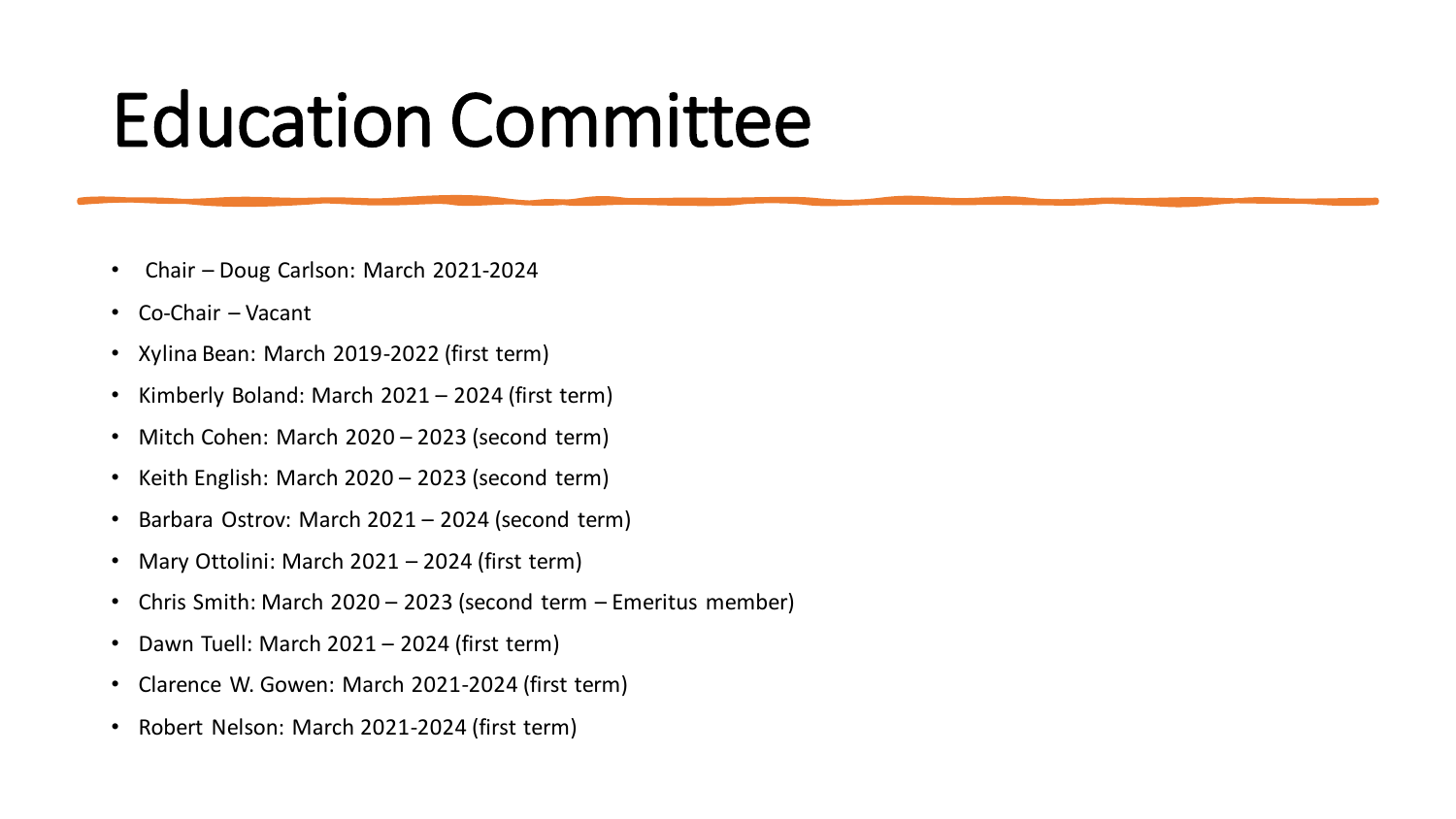## Education Committee Accomplishments/Activities

- Strengthening relationships with CoPS, APPD, COMSEP, APA.
- Co-projects with Clinical Committee on resident primary care opportunities and (initial phase) compensation.
- Plan resident and fellow recruitment policies during pandemic.
- Working with groups exploring definitions of scholarly work within advocacy and social media.
- Advise on ACGME recommendations on curriculum changes and FTE support for residency and fellowship programs.
- Work with ABP on BMH Roadmap project and how EPA's will be used.